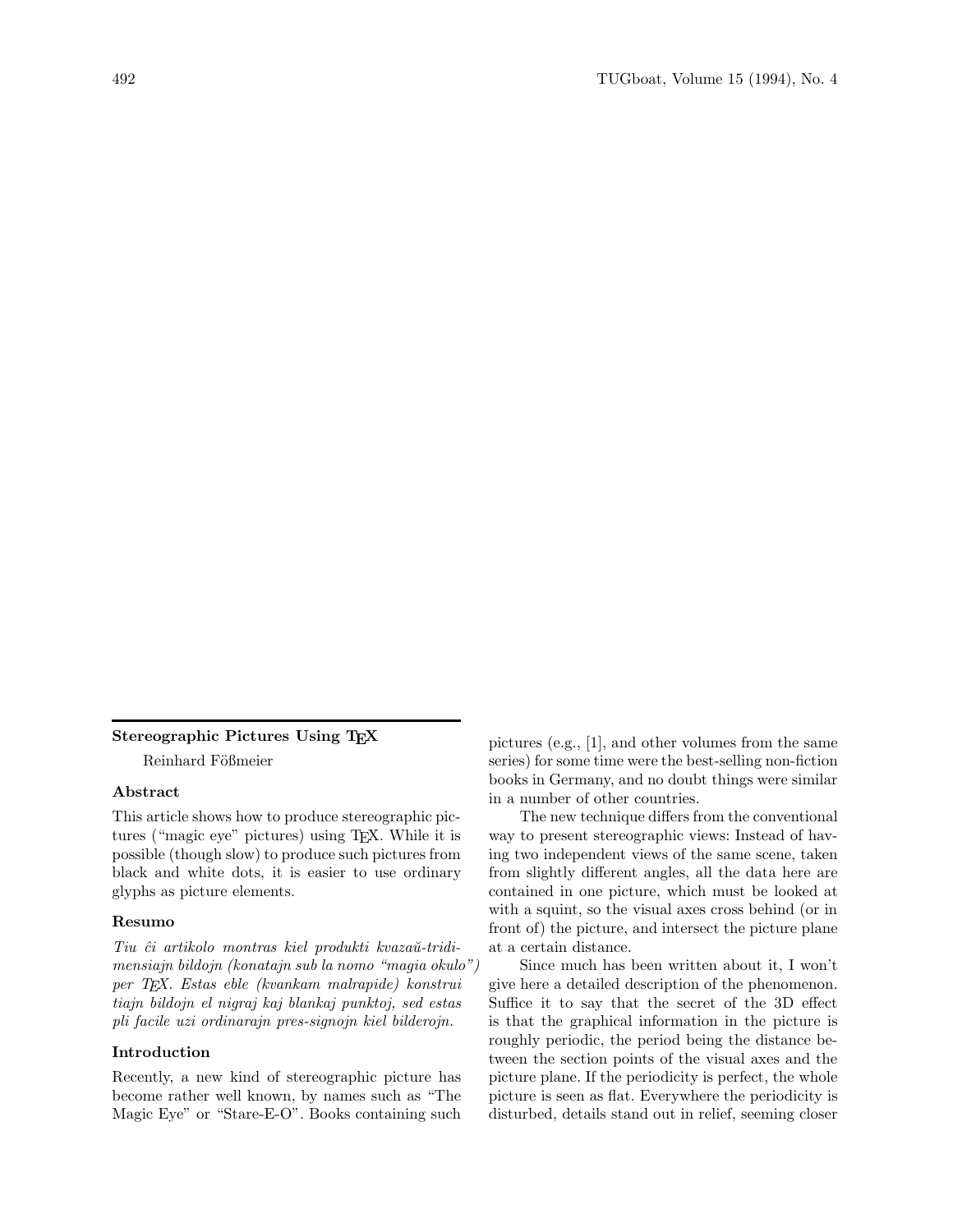

**Figure 1**: How to look at a magic picture

if the periodicity is less and more distant if it is greater (cf. figure 1).

#### **The** stereo.sty **style**

The trick in producing a stereo picture is to start (e.g., at the left) with a certain pattern and to continue it periodically to the right. The period varies according to the distance at which a certain point is to appear: The closer to the eye, the shorter the period. (We assume here that the visual axes cross behind the picture.)

The input form of a picture is a two-dimensional grid of numbers, each number indicating the height of the point it denotes. The number 0 stands for the lowest (most distant) plane. Only numbers between 0 and 9 are allowed. A semicolon delimits a line. The data shown in figure 2 describe a small rectangle that "floats" one unit above the ground plane.

```
000000000000000000000000000000;
000000000000000000000000000000;
000000000000000000000000000000;
000000000000111111000000000000;
000000000000111111000000000000;
000000000000111111000000000000;
000000000000111111000000000000;
000000000000111111000000000000;
000000000000111111000000000000;
000000000000000000000000000000;
000000000000000000000000000000;
000000000000000000000000000000;
```


While it would be possible to construct patterns from black and white dots and to draw them, e.g., as \vrules, this process is very slow and consumes a lot of TEX's resources. Unless the pictures are to show very fine details, it is easier to use patterns built from normal TEX glyphs, such as letters and figures. To facilitate the calculation of the period length, we use a mono-spacing font, \tt.

Each picture element is produced by a call of the \Pixel macro. Its only argument denotes the "altitude" of the point. According to this argument, the pattern (contained in \Pat) is shifted around and the correct glyph \A for the new element is printed:<sup>1</sup>

```
1 \newcount\alt
2 \def\Pixel#1{%
3 \def\Head##1##2!{##1}%
4 \def\Tail##1##2!{##2}%
5 \edef\A{\expandafter\Head\Pat!}%
6 \edef\Rest{\expandafter\Tail\Pat!}%
7 \edef\T{\Rest}%
8 \alt=#1
9 \loop\ifnum\alt>0
10 \edef\A{\expandafter\Head\T!}%
11 \edef\T{\expandafter\Tail\T!}%
12 \advance\alt -113 \repeat
14 \edef\Pat{\Rest\A}%
15 \quad \text{A}\%16 }
```
To produce a line of pixels, this macro must be iterated until a semicolon is reached. This is done by the following macro, \Line, which calls itself recursively until it sees a semicolon:

```
17 \def\Line#1{%
18 \if #1;\vskip 0pt \else
19 \Pi<sup>19</sup>
20 \expandafter\Line
21 \fi
22 }
```
We now could simply give an initial value for **\Pat** and bracket each line of the picture data by  $\text{Line}\cdots$ . The pattern, however, loses details each time it is shifted to a shorter period, and cannot recover the lost information when periods become longer again. We could end up with a pattern consisting of only one sort of glyph. So it is better to restore a reasonable value at the beginning of each line. This is

<sup>&</sup>lt;sup>1</sup> The linenumbers in the code segments are added for clarity and are not part of the macro text.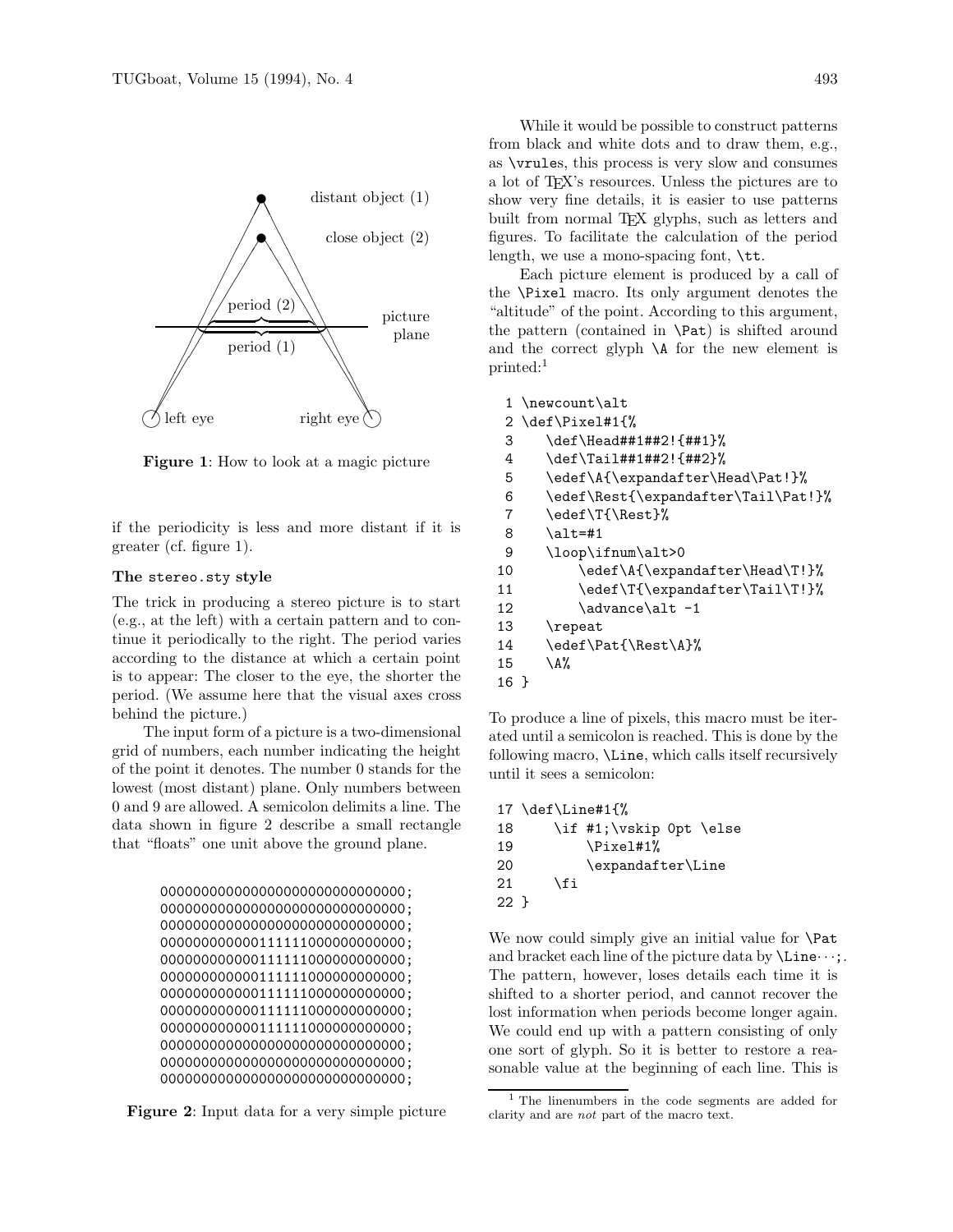done in the following macro, \DLine; we simply use the same start pattern for all lines.

```
23 \def\DLine#1;{%
24 \edef\Pat{\StartPattern}%
25 \Line#1;%
26 }
```
Now let's have a look at the result of the following calls, shown in figure 3:

```
27 \edef\StartPattern{A-CeL'+MX-/()pd=}
28 \DLine 000000000000000000000000000000;
```
... (as in figure 3)

```
A-CeL'+MX-/()pd=A-CeL'+MX-/()p
A-CeL'+MX-/()pd=A-CeL'+MX-/()p
A-CeL'+MX-/()pd=A-CeL'+MX-/()p
A-CeL'+MX-/(pd=A-CCeL'+MX-/(pd
A-CeL'+MX-/(pd=A-CCeL'+MX-/(pd
A-CeL'+MX-/(pd=A-CCeL'+MX-/(pd
A-CeL'+MX-/(pd=A-CCeL'+MX-/(pd
A-CeL'+MX-/(pd=A-CCeL'+MX-/(pd
A-CeL'+MX-/(pd=A-CCeL'+MX-/(pd
A-CeL'+MX-/(D)pd=A-CeL'+MX-/(D)pA-CeL'+MX-/()pd=A-CeL'+MX-/()p
A-CeL'+MX-/()pd=A-CeL'+MX-/()p
```
**Figure 3**: Picture from the data in figure 2

The effect of figure 3 is not very convincing as the picture is simply too small: it does not even show two full periods of the pattern. Now we could inflate the data to make the picture larger; on the other hand, TEX can do this for us. We just have to change the following lines in our macro definitions:

## 19 \Pixel#1\Pixel#1\Pixel#1%

## 25 \Line#1;\Line#1;%

to blow up each pixel to a  $3 \times 2$  matrix. (To do this with loops is left as an exercise to the reader.) The above data (trimmed somewhat to fit into the column) then yield the picture in figure 4.

Now, if you have a trained magic eye, you should be able to see the floating rectangle in the middle of figure 4, and a somewhat more informative picture in figure 5. (If you have no experience with such pictures, ask somebody who has, or simply try staring at it, or forget about the whole thing—it's not really vital after all!) Figure 5 shows that it can be useful to compress the picture vertically, by specifying a negative \vskip in line 18.

### **Why No Dot Patterns?**

To be really effective and bring out finer details, magic pictures have to use patterns with a finer resolution than that of glyphs. Basically, this can be done with  $TFX$ , e.g. by  $\vartheta$  and  $\ker$ s for black and white  $\frac{1}{2}$ . Details on how to do this can be found in [2]. This process, however, not only is very slow but also consumes a lot of T<sub>EX</sub>'s internal memory. Unless Big TEX is used, pictures are restricted to a rather small size.

#### **Conclusion**

Given that T<sub>EX</sub>'s primary domain is typesetting texts, it is no surprise that the easiest way to produce magic pictures with T<sub>EX</sub> is through the use of character symbols. The pictures produced this way do not come up to the quality of dot graphics but certainly do have a charm of their own.

Possible extensions of the macros presented are:

- use of loops to inflate pixels by variable factors;
- reading picture data from an external file, possibly without the need to insert macro calls into the data;
- starting each line with a copy of the pattern, so details at the left edge of the picture can be seen;
- use of different patterns for each line;
- automatic construction of suitable random patterns.

## **References**

- [1] Das magische Auge. Dreidimensionale Illusionsbilder von N. E. Thing Enterprises. München: arsEdition, 1994. Original: Magic Eye, Kansas City: Andrews and McMeel, 1993.
- [2] R. Fößmeier: X Bitmaps in TFX. TUGboat 12 (1991), 2, 229–232.
	- $\diamond$  Reinhard Fößmeier iXOS Software GmbH Bretonischer Ring 12 DE-85630 Grasbrunn Germany Reinhard.Foessmeier@ixos.de

<sup>&</sup>lt;sup>2</sup> I am indebted to Bernd Raichle, raichle@azu. .informatik.uni-stuttgart.de, for this hint.